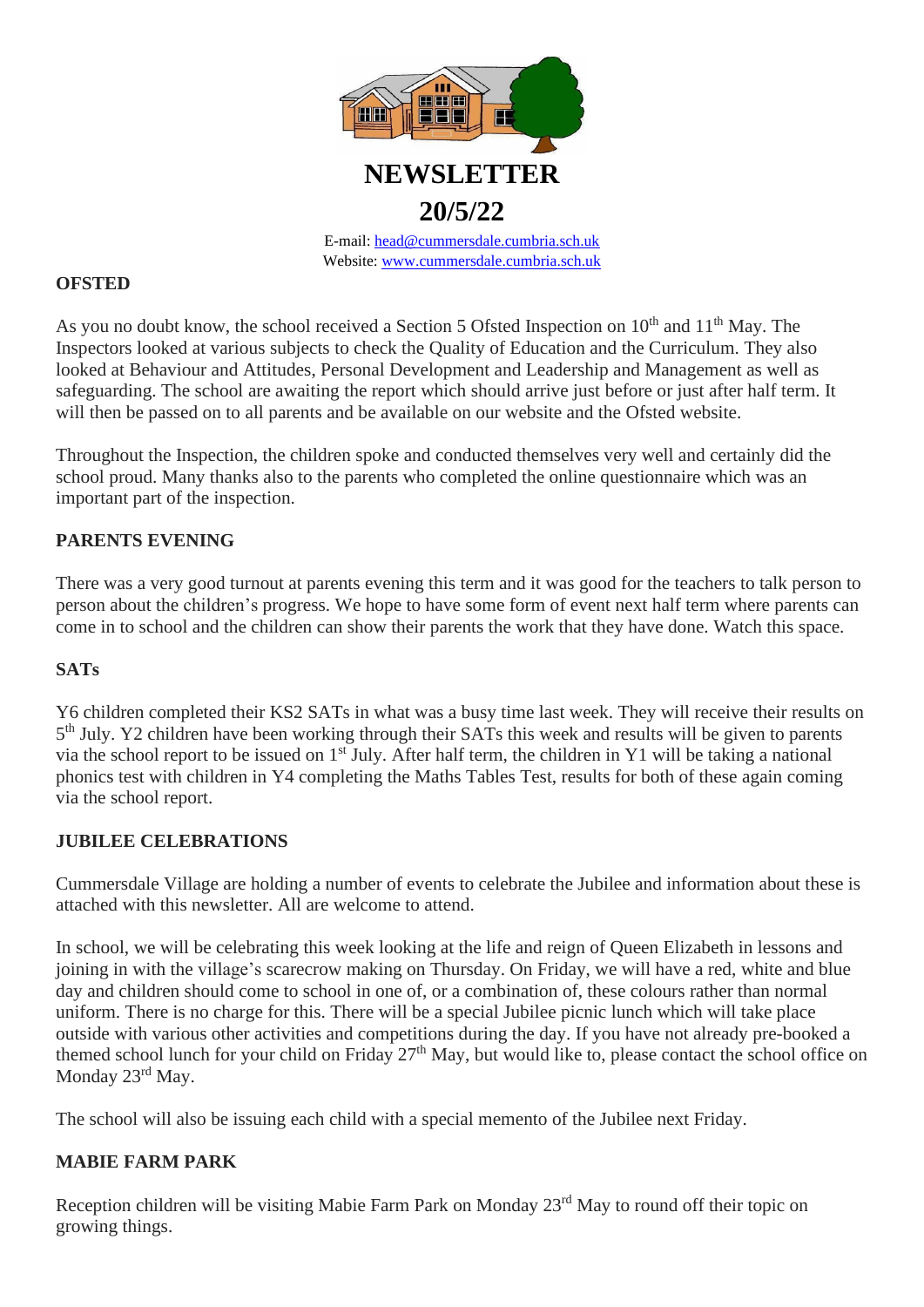# **TENNIS**

Children from Year 3/4 entered a tennis competition at Chatsworth Tennis Club earlier this week. With sixteen teams split into two leagues, it was fantastic to find out that Cummersdale 'A' team won one league and Cummersdale 'B' team won the other. This meant that the two Cummersdale teams met in the grand final with the 'A' team edging a close contest. Well done to Thomas Barratt, Riley Kirk, Eloise Wakefield and Peyton Jesse: Zack Rankine, Ethan Kelly-Bowe, Ayda McGinley and Liberty Cayne.

## **FOREST SCHOOL**

This week is the final week of Forest School for Y3/4. It has been a great experience with children returning to familiar surroundings each week to carry out activities such as leaf pressing, fire starting, whittling of wood, bug hunts, den building and sketching as well as tree climbing and generally getting very muddy! It is something that we are building into our curriculum and Y6 will get a one-off experience at Stocks Wood Outdoor Centre just before the end of term.

A big thank you must go to Mrs Helen Rankine who has joined the class to help each week in all weathers.

## **SCHOOL DINNERS**

A dinner menu accompanies this newsletter. Please return to school as soon as possible, ideally before the end of this half term.

## **BEFORE AND AFTER SCHOOL CLUBS**

A booking form for Before School Care accompanies this newsletter. We are still finalising our After School Clubs and staffing for after half term and a booking form for these will be issued at the start of next week.

There are a number of parents who do still owe money for dinners, trips and clubs. Please do settle your bills before the new half term begins.

#### **PUPIL OF THE WEEK**

This week's **Pupil of the Week** is **Peyton Jesse (Y4)** who was welcoming and friendly to a parent and child who were looking around the school. She confidently told the two of them all about the school. Last week's winner was **Harry Mitchell (Y5)** for being a great help to younger children at after school cricket and conducting himself well when the Inspectors were in. They were very impressed with his determination to show them his work and talk about it confidently. The **Mrs Vickers Kindness Cup** is awarded to **Oliver Porter (Y6)** who was described as being 'such a good friend' by one of his class after comforting another child in the class. Last week's award was shared between **Phoebe and Abigail Story (Y5)** for representing the school well and telling them everything they needed to know … and more!) when the Inspectors were in school.

The Enjoy-a-Ball Cup goes to **Liberty Cayne (Y3)** who began the tennis competition rather nervously but ended up winning most of her matches and helping her team be winners of the group.